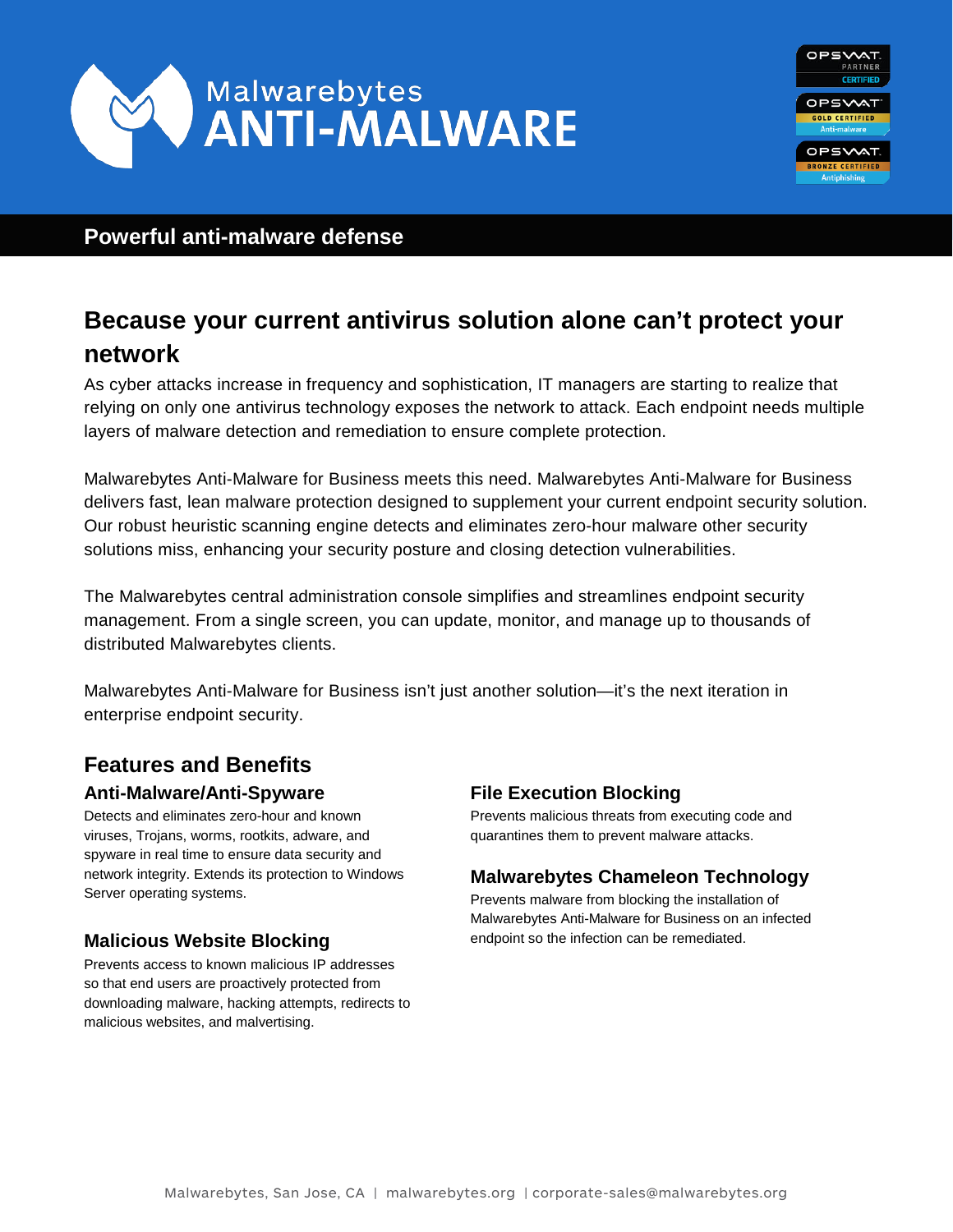



# **Powerful anti-malware defense**

# **Three System Scan Modes (Quick, Flash, Full)**

Enables selection of the most efficient system scan based on endpoint security requirements and available system resources.

### **Advanced Malware Remediation**

Employs delete-on-reboot to remove persistent or deeply embedded malware.

### **Command-Line Interface**

Offers an alternative to the Malwarebytes GUI for control and flexibility, and enables importation and exportation of client settings for faster configuration.

### **XML Logging**

Provides reporting in a convenient human- and machine-readable format to simplify use by log analysis tools and data management.

## **MSI Package**

Ensures flexible installation.

### **Malwarebytes Management Console**

- Enables push install of Malwarebytes products to distributed clients from a single console for easier deployment
- Enables scheduling of endpoint scans and automatic client installs for off-peak hours to conserve network bandwidth and resources
- Detects all endpoints and their software on the network so endpoints that do not have Malwarebytes and are vulnerable to cyber attacks can be secured
- Enables simulated deployment on an endpoint before installation so potential issues can be addressed in advance
- Sends email notifications to specified administrators/users based upon detected threats and/or multiple system performance criteria
- Operates alongside other security vendors' administration consoles without conflicts or the need to displace existing endpoint security clients
- Updates signature databases on distributed clients automatically to ensure viable protection
- Enables customized policies and access for different user groups
- Offers different end-user visibility settings to ensure the optimal balance between notification, end-user security awareness, and productivity
- Features robust system reporting (with printable logs) to enable enhanced security management
- Sends security events to Syslog server (in JSON format)

### **Threat View**

Aggregates the data necessary to evaluate potentially malicious threats on the distributed clients and tracks user access to potentially malicious websites. Threat View also tracks activity by both IP address and user login while displaying the aggregated data in a convenient chart format for more efficient analysis.